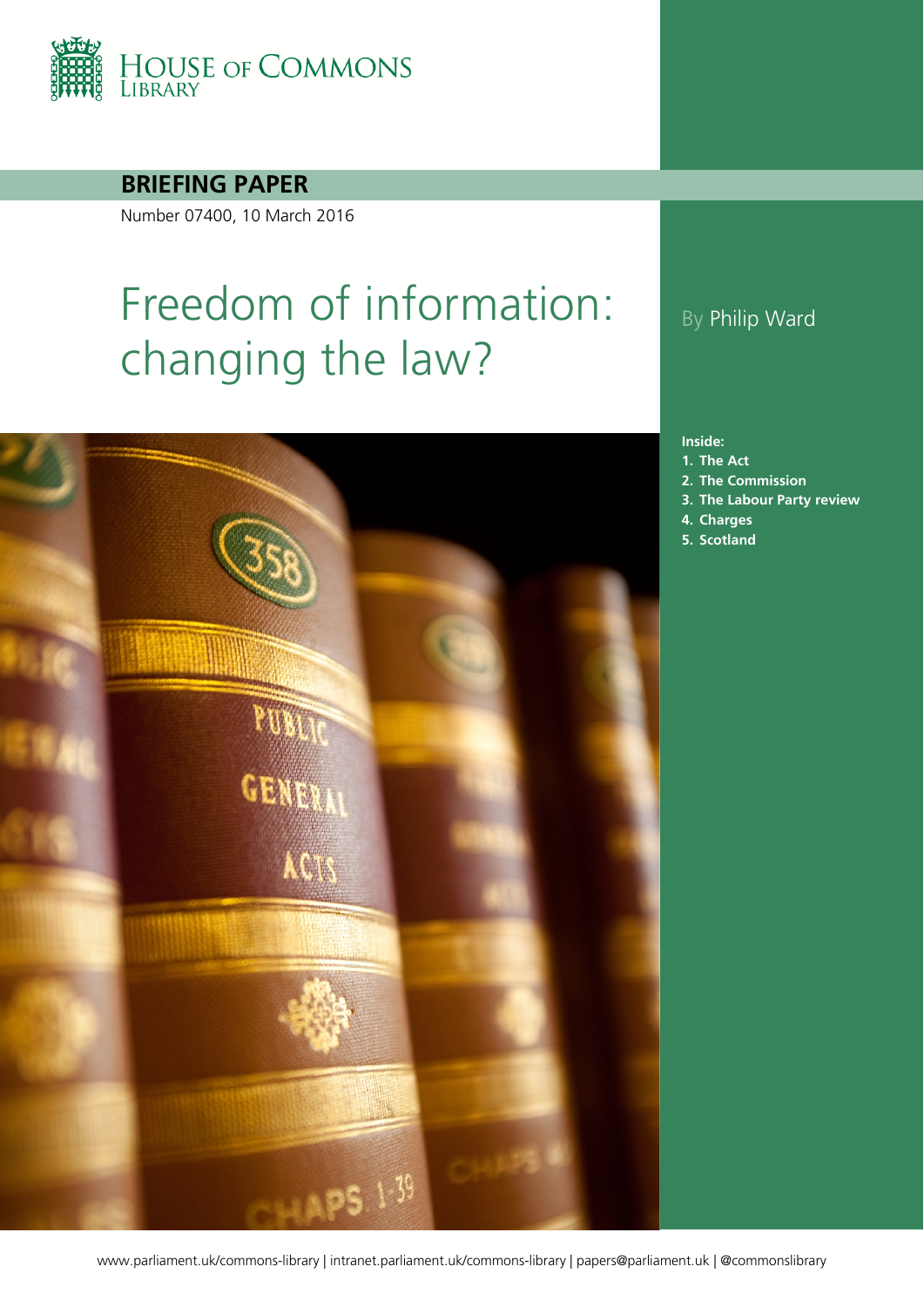### **Contents**

| <b>Summary</b>                 |                                                                                             | 3                      |
|--------------------------------|---------------------------------------------------------------------------------------------|------------------------|
| 1 <sub>1</sub>                 | <b>The Act</b>                                                                              | 4                      |
| 2.<br>2.1<br>2.2<br>2.3<br>2.4 | <b>The Commission</b><br>Establishment<br>Reaction<br>The report<br>The Government response | 5<br>5<br>6<br>8<br>12 |
| 3.                             | The Labour Party review                                                                     | 14                     |
| 4.<br>4.1<br>4.2               | <b>Charges</b><br>Flat fees<br>Fees for appeals                                             | 15<br>15<br>16         |
| 5.                             | <b>Scotland</b>                                                                             | 17                     |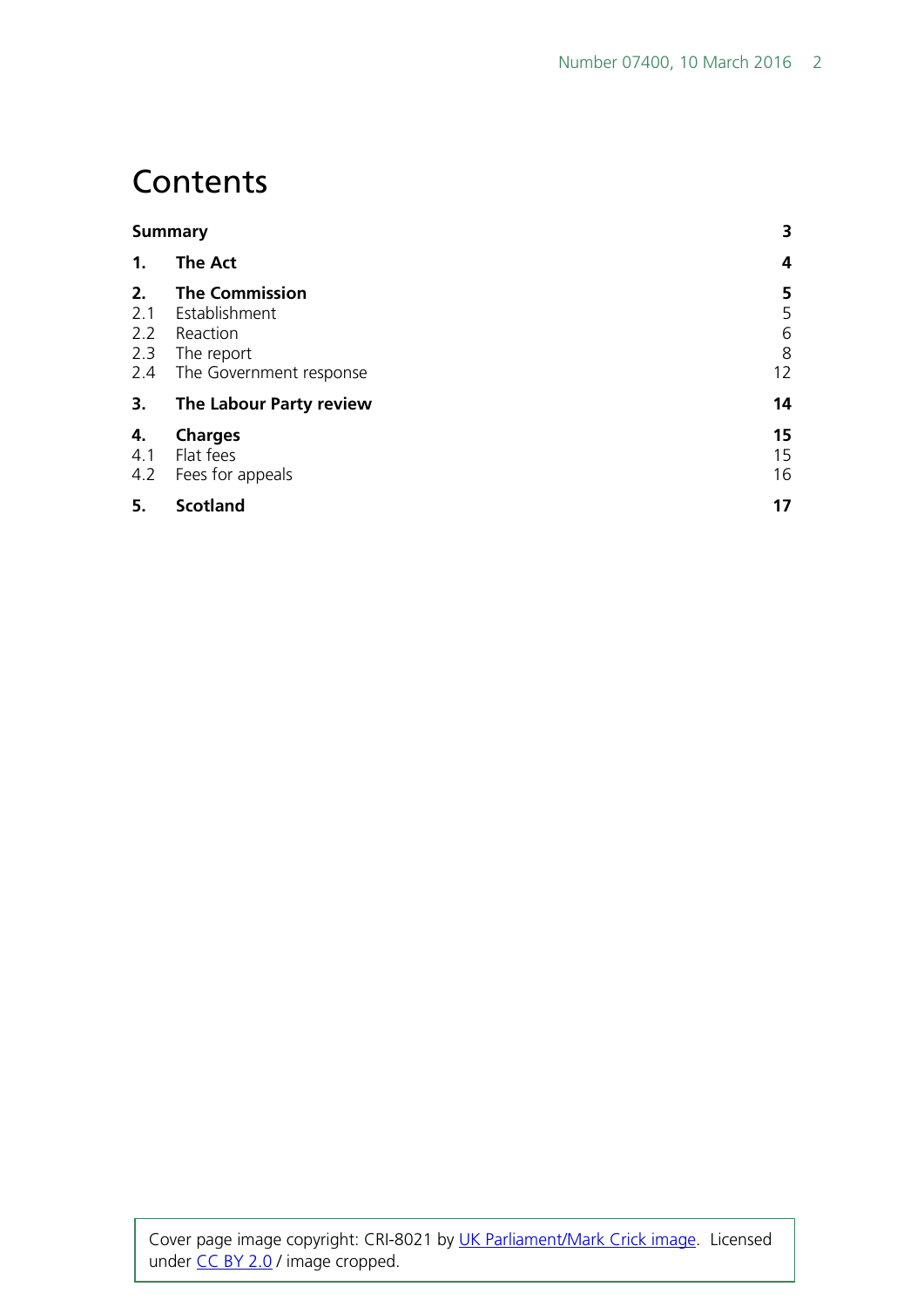# <span id="page-2-0"></span>Summary

The *Freedom of Information Act 2000*, which came into effect in January 2005, provides an enforceable right to access recorded information held by around 100,000 public sector organisations.

The Act was the subject of comprehensive post-legislative scrutiny by the Commons Justice Committee in 2012, which found that the Act had been "a significant enhancement of our democracy" and any additional burdens it created had been outweighed by the benefits. However, concerns have emerged:

- The use of the Ministerial veto has become uncertain following a Supreme Court judgment concerning correspondence between the Prince of Wales and Government Ministers.
- It is claimed that the obligation to respond to Freedom of Information (FOI) requests is placing disproportionate burdens on public authorities and diverting their funds from other purposes.
- Although Ministers insist that they support the Act, they believe that it is open to misuse and needs reform. There are suggestions that FOI requests may "gum up" the Whitehall machinery because officials are reluctant to write down sensitive matters such as policy options; also that the Act is being used as a "research tool to generate stories for the media".

Accordingly, the Government established the [Independent Commission on Freedom of](https://www.gov.uk/government/organisations/independent-commission-on-freedom-of-information)  [Information](https://www.gov.uk/government/organisations/independent-commission-on-freedom-of-information) in July 2015 under the chairmanship of Lord Burns. A public call for evidence closed on 20 November. The Commission considered the current exemptions allowed for internal policy deliberations, collective Cabinet discussion and the Ministerial veto. It also canvassed opinion on the appropriate enforcement and appeal system and whether the public right to know justifies the administrative burden placed on public bodies by FOI.

The press and campaigning bodies reacted strongly to any suggestion that the Act might be "watered down", pointing to the numerous "public interest" stories that have emerged as a result of FOI requests. The Labour Party launched its own review of the Act.

The Commission published its report on 1 March 2016. It included 21 recommendations grouped broadly under: helping requestors, section 35 (formulation of Government policy etc), section 36 (prejudice to the conduct of public affairs), the Cabinet veto, the appeals process and burdens on public authorities. The Government responded on the same day with "preliminary views" on some of the recommendations and undertook to "carefully consider" the remainder.

There are currently no statutory fees for fulfilling initial requests. The possibility of introducing fees has also been raised. In a separate consultation, the Ministry of Justice floated a proposal to charge for appeals against FOI decisions taken to the First-tier Tribunal. Critics argue that fees at any level would deter requests and thus diminish the accountability of public bodies. The Government said that no decision would be taken on this matter until after the Independent Commission had reported.

In Scotland, the Freedom of Information (Scotland) Act 2002, an Act of the Scottish Parliament, covers Scotland-only public bodies. The Independent Commission had no remit to examine devolved legislation.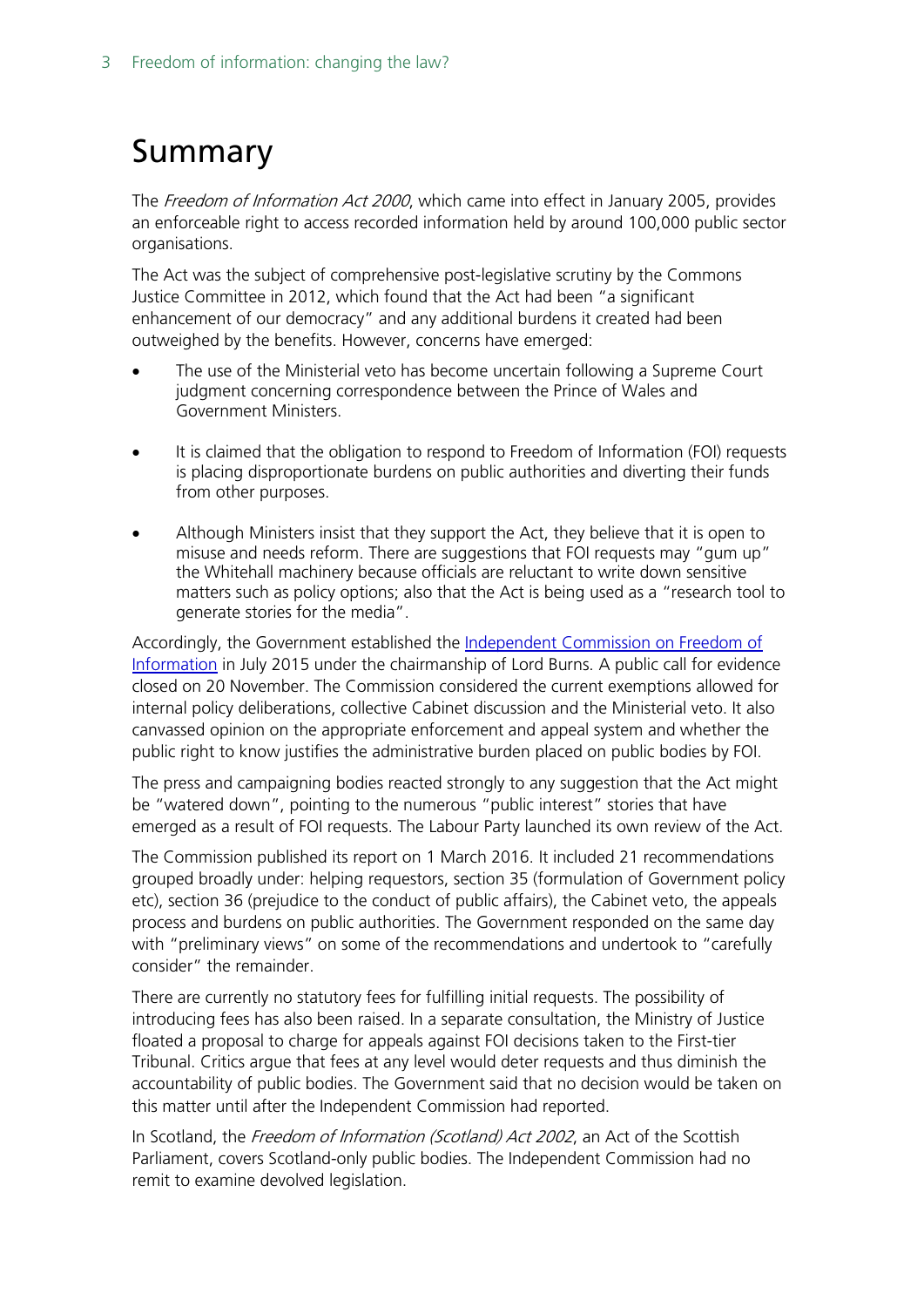## <span id="page-3-0"></span>1. The Act

The [Freedom of Information Act 2000,](http://www.legislation.gov.uk/ukpga/2000/36/contents) which came into effect in January 2005, provides an enforceable right to access recorded information held by around 100,000 public sector organisations.

The Act gives requesters a statutory right to find out if a public authority holds information and, within a framework of limits and safeguards for sensitive information, to be provided with access to it. The limits and safeguards within the Act include exemptions for certain types of information, derogations so that some information falls outside the scope of the Act, provisions to prevent requests which are too costly or which are vexatious, and a power for a Cabinet Minister, acting collectively with the rest of Cabinet, to veto the release of information.<sup>[1](#page-3-1)</sup>

There is provision within the Act for oversight by an independent Information Commissioner, tribunals and courts.

The Act was the subject of comprehensive post-legislative scrutiny by the Commons Justice Committee in 2012, which found that the Act had been "a significant enhancement of our democracy" and concluded:

We do not believe that there has been any general harmful effect at all on the ability to conduct business in the public service, and in our view the additional burdens are outweighed by the benefits.<sup>[2](#page-3-2)</sup>

In March 2015, the Supreme Court ruled, in a judgement that concerned the Prince of Wales's correspondence with Government Ministers, that the veto could no longer be used as the Government had previously understood. It seems to have been, in part, the uncertainty arising from this judgement that has prompted a review of the Act ten years after its introduction. There are also suggestions that the obligation to respond to Freedom of Information requests is placing disproportionate burdens on public authorities and diverting their funds from other purposes. Ministers insist that they support the Act but argue that it needs reform. According to press reports, there are fears that FOI requests may "gum up" the Whitehall machinery because officials are reluctant to write down sensitive matters such as policy options [3](#page-3-3)

<span id="page-3-1"></span><sup>&</sup>lt;sup>1</sup> Several Commons Library Briefing papers provide background on the Act and its implementation: *[Freedom of information requests](http://researchbriefings.parliament.uk/ResearchBriefing/Summary/SN02950)* (2950); *Freedom of information* and the Royal Family (5377); Fol and Ministerial vetoes (5007).<br><sup>2</sup> Justice Committee, <u>[Post-legislative scrutiny of the Freedom of Information Act 2000](http://www.publications.parliament.uk/pa/cm201213/cmselect/cmjust/96/9603.htm)</u>,

<span id="page-3-2"></span><sup>3</sup> July 2012, Summary

<span id="page-3-3"></span><sup>&</sup>lt;sup>3</sup> "Freedom of Information Act: Labour to set up own review in attempt to head off [Government move to dilute public's right to know"](http://www.independent.co.uk/news/uk/politics/freedom-of-information-act-labour-to-set-up-own-review-in-attempt-to-head-off-government-move-to-a6741121.html), Independent, 19 November 2015. A BBC report suggested that Government Departments are adopting alternative strategies, for example: "The Department for Education installed an instant messenger system that is set up to destroy data immediately so conversations are never recorded and so can never be requested" (Chris Cook, ["Is there trouble](http://www.bbc.co.uk/news/uk-politics-32723791)  [ahead for Freedom of Information?"](http://www.bbc.co.uk/news/uk-politics-32723791) BBC News, 13 May 2015).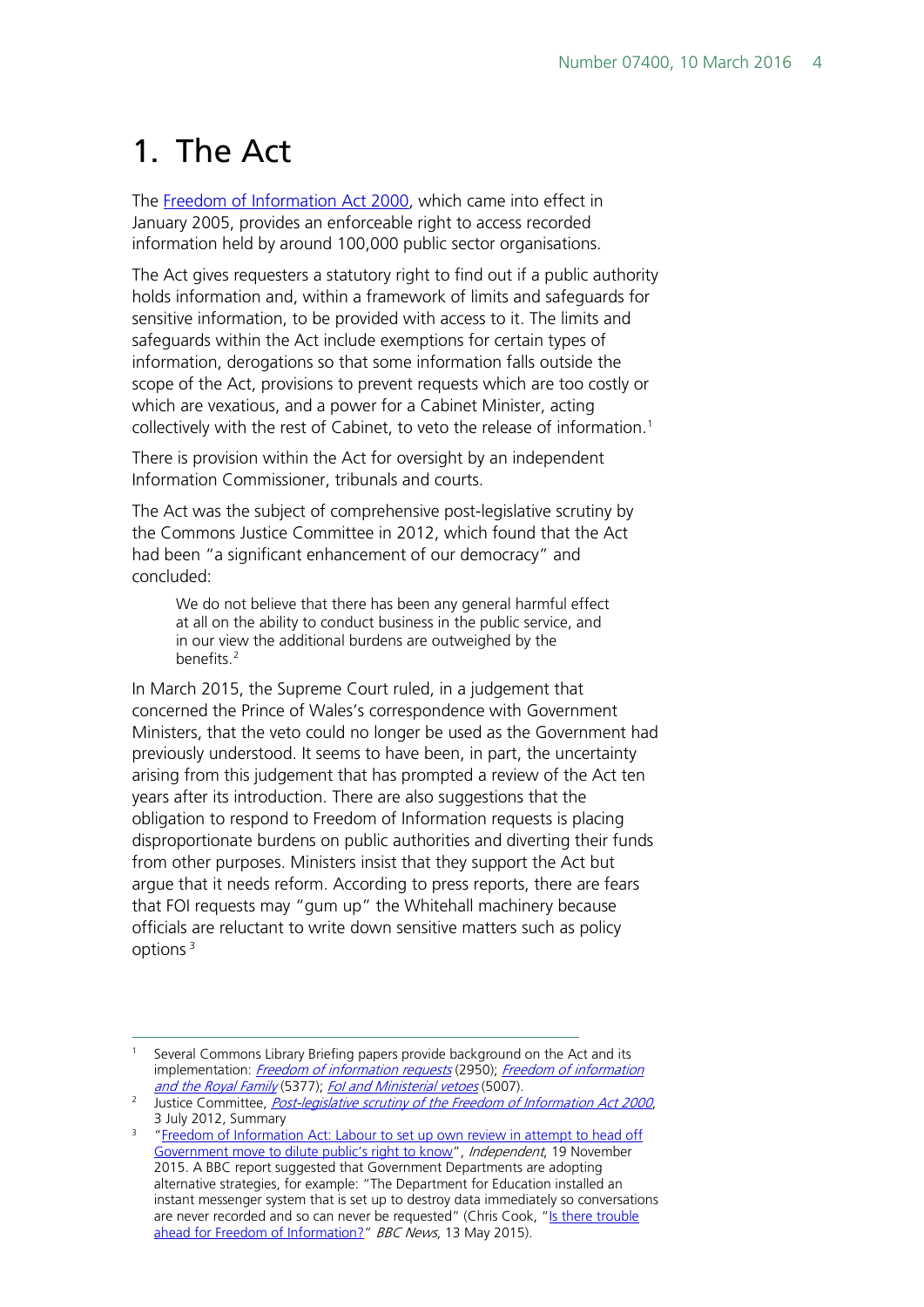# <span id="page-4-0"></span>2. The Commission

#### <span id="page-4-1"></span>2.1 Establishment

The [Independent Commission on Freedom of Information](https://www.gov.uk/government/organisations/independent-commission-on-freedom-of-information) was announced in a Commons Written Statement on 20 July 2015.<sup>[4](#page-4-2)</sup> The Commission's terms of reference were as follows:

The Commission will review the Freedom of Information Act 2000 ('the Act') to consider whether there is an appropriate public interest balance between transparency, accountability and the need for sensitive information to have robust protection, and whether the operation of the Act adequately recognises the need for a "safe space" for policy development and implementation and frank advice. The Commission may also consider the balance between the need to maintain public access to information, and the burden of the Act on public authorities, and whether change is needed to moderate that while maintaining public access to information.

The Commission was chaired by Lord Burns, and comprised the Rt Hon Jack Straw, Lord Howard of Lympne, Lord Carlile of Berriew and Dame Patricia Hodgson.

In October the Commission issued a public call for evidence, with a closing date of 20 November.<sup>[5](#page-4-3)</sup> The document posed six grouped questions which, it stated, would be the focus of the Commission's work:

Question 1: What protection should there be for information relating to the internal deliberations of public bodies? For how long after a decision does such information remain sensitive? Should different protections apply to different kinds of information that are currently protected by sections 35 and 3[6](#page-4-4).76

Question 2: What protection should there be for information which relates to the process of collective Cabinet discussion and agreement? Is this information entitled to the same or greater protection than that afforded to other internal deliberative information? For how long should such material be protected?

Question 3: What protection should there be for information which involves candid assessment of risks? For how long does such information remain sensitive?

Question 4: Should the executive have a veto (subject to judicial review) over the release of information? If so, how should this operate and what safeguards are required? If not, what implications does this have for the rest of the Act, and how could government protect sensitive information from disclosure instead?

<span id="page-4-2"></span>**[HCWS153](http://www.parliament.uk/business/publications/written-questions-answers-statements/written-statement/Commons/2015-07-20/HCWS153/)** 

<span id="page-4-3"></span>[Independent Commission on Freedom of Information,](https://www.gov.uk/government/uploads/system/uploads/attachment_data/file/472007/ICFOI_call_for_evidence_paper_web281015.pdf) Call for evidence, 9 October<br>2015

<span id="page-4-4"></span>These are two of the sections designating exempt information. [Section 35](http://www.legislation.gov.uk/ukpga/2000/36/section/35) covers "Formulation of government policy, etc." [Section 36](http://www.legislation.gov.uk/ukpga/2000/36/section/36) is "Prejudice to effective conduct of public affairs".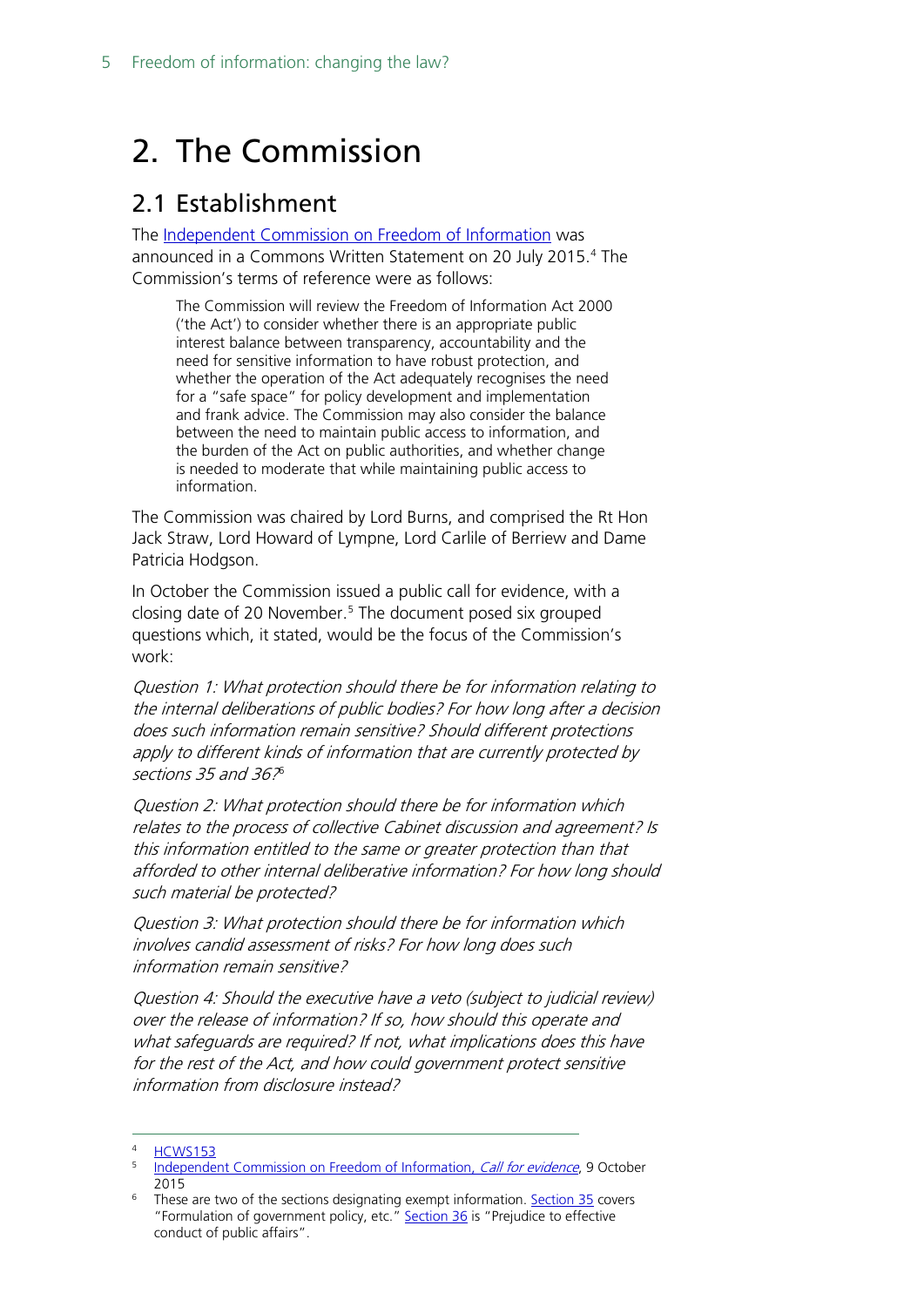Question 5: What is the appropriate enforcement and appeal system for freedom of information requests?

Question 6: Is the burden imposed on public authorities under the Act justified by the public interest in the public's right to know? Or are controls needed to reduce the burden of FoI on public authorities? If controls are justified, should these be targeted at the kinds of requests which impose a disproportionate burden on public authorities? Which kinds of requests do impose a disproportionate burden?

The consultation document gave some background information on each of these points.

The Commission was originally expected to report to the Minister for the Cabinet Office by the end of 2015. However, the timetable proved too tight, in view of the fact that approximately 30,000 submissions of [evidence](https://www.gov.uk/government/publications/independent-commission-on-freedom-of-information-call-for-evidence-responses) had been received by the closing date. Furthermore, the Commission had also decided to invite some parties to provide oral evidence. This took place in two sessions on the 20 and 25 January 2016.<sup>[7](#page-5-1)</sup> [Public responses](https://www.gov.uk/government/publications/independent-commission-on-freedom-of-information-call-for-evidence-responses) to last year's call for evidence are available on the website, as are transcripts of the [oral evidence](https://www.gov.uk/government/publications/independent-commission-on-freedom-of-information-oral-evidence-transcripts) sessions.

### <span id="page-5-0"></span>2.2 Reaction

When the Commission was announced, it drew immediate criticism. Wayne David raised a Point of Order in the Commons:

**Wayne David (Caerphilly) (Lab):** On a point of order, Mr Speaker. On Friday the Government published a written statement announcing a commission to look into the Freedom of Information Act. The impression has been given that it is a crossparty commission with the support of all parties. May I make it clear that Opposition Members have not been consulted about the work of the commission, nor do we have representation on the commission, nor do we want to see any watering down of the Freedom of Information Act, the worth of which has been demonstrated this afternoon?

**Mr Speaker:** The hon. Member has made his point and that of his party with crystal clarity. It is on the record, and we are grateful to him.[8](#page-5-2)

The World Wide Web Foundation criticised the Government for justifying its review of information freedom laws by citing the UK's position at the top of the Foundation's prestigious Open Data Barometer – an annual worldwide survey of open government.<sup>[9](#page-5-3)</sup>

The campaigning organisation 38 Degrees launched a [petition](https://speakout.38degrees.org.uk/campaigns/protect-freedom-of-information) which has so far attracted over 192,000 signatures.

In September, 140 media bodies, campaign groups and others wrote to the Prime Minister expressing "serious concern" at the Government's

 <sup>7</sup> [Update on Commission website,](https://www.gov.uk/government/consultations/independent-commission-on-freedom-of-information-call-for-evidence) 7 December 2015

<span id="page-5-2"></span><span id="page-5-1"></span> $\frac{\text{H}\cdot\text{C}}{\text{B}}$  Deb 20 July 2015 c1255

<span id="page-5-3"></span><sup>9</sup> ["Government review of FoI criticised as 'a step back' that could 'water down' the](http://www.independent.co.uk/news/uk/home-news/government-review-of-foi-criticised-as-a-step-back-that-could-water-down-the-act-10403199.html)  [Act"](http://www.independent.co.uk/news/uk/home-news/government-review-of-foi-criticised-as-a-step-back-that-could-water-down-the-act-10403199.html), Independent, 20 July 2015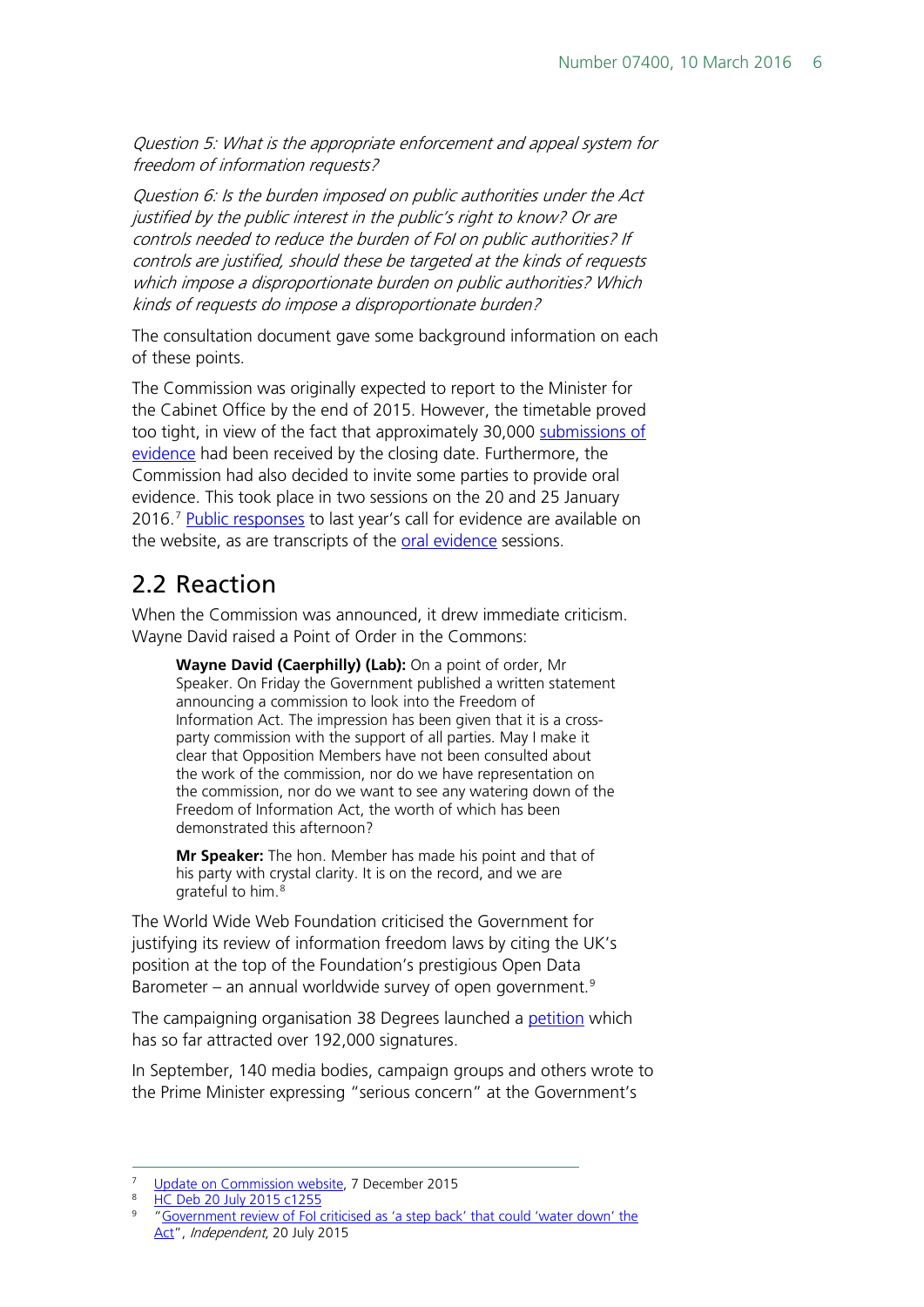approach to the *Freedom of Information Act*.<sup>[10](#page-6-0)</sup> The letter – which called into question the independence of two members of the Commission, given their publicly stated views on FoI – is available on the website of the Campaign for Freedom of Information (CfFOI), together with other briefings from this organisation. The CfFOI interpreted the questions posed by the consultation in these terms:<sup>[11](#page-6-1)</sup>

imposing charges for requests

making it easier to refuse requests on cost grounds

making it more difficult to obtain public authorities' internal discussions, or excluding some from access altogether

strengthening ministers' powers to veto disclosures

changing the way the Act is enforced.

Another campaign, Hands Off FoI, was launched in October with support from the Society of Editors and *Press Gazette*.<sup>[12](#page-6-2)</sup>

Chris Grayling, Leader of the House, aroused controversy during Business Questions on 29 October by suggesting that the Act was being "misused" by the media:

…This Government are committed to the Act, but we want to ensure that it works well and fairly, and cannot be abused or misused. **It is, on occasion, misused by those who use it as, effectively, a research tool to generate stories for the media, and that is not acceptable.** It is a legitimate and important tool for those who want to understand why and how Governments make decisions, and this Government do not intend to change that.<sup>[13](#page-6-3)</sup> [emphasis added]

The *Guardian* responded by publishing a list of 103 "public interest stories" that would not have emerged without the Act.<sup>[14](#page-6-4)</sup>

This potential burden on public authorities was one of the reasons for the independent review of FoI, A Press Gazette investigation found (appropriately enough, by making FoI requests to the ten British local authorities with the largest communications operations) that "few councils appear to keep a tally of the cost of answering Fols, making it hard for them to make a case for the Act representing a 'burden'".<sup>[15](#page-6-5)</sup> However, this finding should be read against the evidence in the Commission's call for evidence document, which quoted research by the UCL Constitution Unit estimating the financial burden on councils in 2010 and figures for an increasing number of requests made year-onyear to Kent County Council from 2005 to 2011.[16](#page-6-6)

<sup>11</sup> Campaign for Freedom of Information, *[Stop FOI restrictions](https://www.cfoi.org.uk/campaigns/stop-foi-restrictions/)* 

<span id="page-6-0"></span><sup>&</sup>lt;sup>10</sup> Campaign for Freedom of Information, 140 press and campaign bodies urge PM not [to weaken FOI Act,](https://www.cfoi.org.uk/2015/09/140-press-and-campaign-bodies-urge-pm-not-to-weaken-foi-act/#more-7596) 22 September 2015

<span id="page-6-2"></span><span id="page-6-1"></span><sup>&</sup>lt;sup>12</sup> ["Government accused of trying to water down Freedom of Information Act"](http://www.theguardian.com/politics/2015/oct/19/government-accused-of-trying-to-water-down-freedom-of-information-act), Guardian, 19 October 2015

<span id="page-6-3"></span><sup>13</sup> [HC Deb 29 October 2015 c522](http://www.publications.parliament.uk/pa/cm201516/cmhansrd/cm151029/debtext/151029-0002.htm)

<span id="page-6-4"></span><sup>&</sup>lt;sup>14</sup> ["Freedom of information: 103 stories that prove Chris Grayling wrong"](http://www.theguardian.com/media/2015/oct/30/freedom-of-information-act-chris-grayling-misuse-foi), Guardian, 30 October 2015. The list originally appeared on the [FOI Directory website](http://www.foi.directory/featured/exposed-103-cases-where-journalists-have-misused-freedom-of-information-requests-in-2015/)

<span id="page-6-5"></span><sup>&</sup>lt;sup>15</sup> "Press Gazette research casts doubt over claims FoI places unreasonable burden on [councils](http://www.pressgazette.co.uk/press-gazette-research-casts-doubt-over-claims-foi-places-unreasonable-burden-councils)", Press Gazette, 20 November 2015

<span id="page-6-6"></span><sup>&</sup>lt;sup>16</sup> [Independent Commission on Freedom of Information,](https://www.gov.uk/government/uploads/system/uploads/attachment_data/file/472007/ICFOI_call_for_evidence_paper_web281015.pdf) *Call for evidence*, 9 October 2015, p15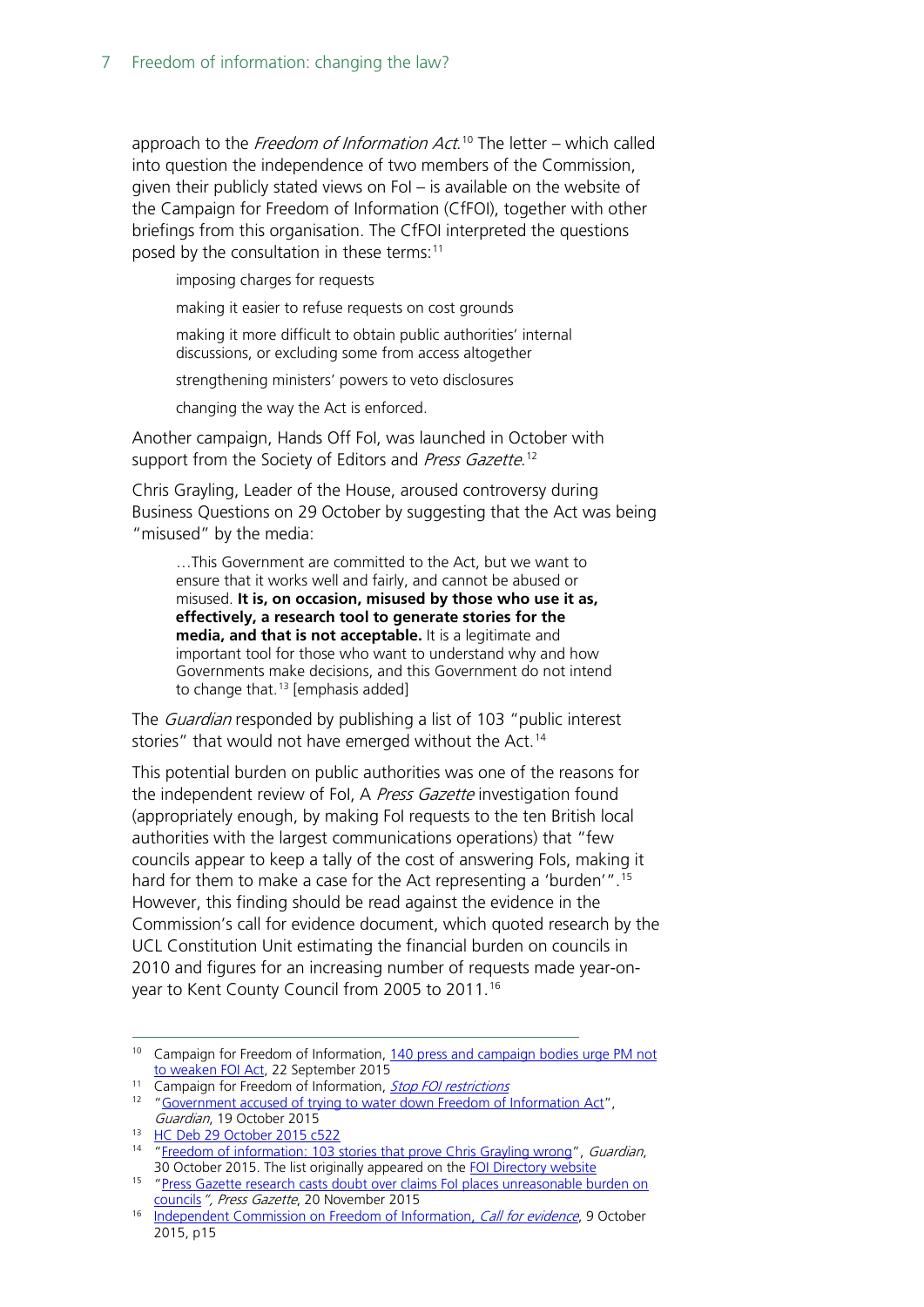In its submission to the Commission on FoI, the Information Commissioner's Office (ICO) said that it considers the current checks and balances in Freedom of Information legislation to be "sufficient". The ICO argued that the FoI Act allows "awkward questions" to be posed to public bodies, a process which is "part of democracy". The regulator also praised the media's use of FoI, highlighting recent stories uncovered by the BBC, Sun, Daily Mail, Times, Guardian and others. On the question of how much protection should be given to "internal deliberations of public bodies", the ICO said that it felt the current exemptions under sections 35 and 36 of the Act to be sufficient.<sup>[17](#page-7-1)</sup> Commentators (for example, the Press Gazette) have picked up on the ICO's evidence because

journalists often have to battle with Information Commissioner Christopher Graham, who has the right to block the release of information. So his support for the status quo on FoI, as the impartial enforcer of the act, will be seen as a boost for the campaign to protect it from being weakened.<sup>[18](#page-7-2)</sup>

### <span id="page-7-0"></span>2.3 The report

The Commission published its report on 1 March 2016. It is a wide-ranging document and includes 21 recommendations.<sup>[19](#page-7-3)</sup> They are reproduced below (verbatim), with commentary as necessary:

**Recommendation 1:** That the Government legislates to amend section 10(3) to abolish the public interest test extension to the time limit, and replace it instead with a time limit extension for requests where the public authority reasonably believes that it will be impracticable to respond to the request on time because of the complexity or volume of the requested information, or the need to consult third parties who may be affected by the release of the requested information. This time limit extension will be limited to an additional 20 working days only.

> At present section 10 of the Act makes clear that a public authority has 20 working days to respond to a request made under the Act. This time limit, however, can be set aside where the public authority needs to consider the public interest balance in applying a qualified exemption. Where the time limit is set aside, a request need only be answered within a period which is "reasonable in the circumstances".

**Recommendation 2:** That the Government legislates to impose a statutory time limit for internal reviews of 20 working days.

> Under the Act, where a request is refused a requestor can ask a public authority to review its own decision. There is currently no fixed limit on the time taken for such a review.

<span id="page-7-1"></span> <sup>17</sup> ICO, [Independent Commission on Freedom of Information: Call for Evidence](https://ico.org.uk/media/about-the-ico/consultation-responses/2015/1560175/ico-response-independent-commission-on-freedom-of-information.pdf)  [Response of the Information Commissioner](https://ico.org.uk/media/about-the-ico/consultation-responses/2015/1560175/ico-response-independent-commission-on-freedom-of-information.pdf), 16 November 2015

<span id="page-7-2"></span><sup>&</sup>lt;sup>18</sup> "Hands Off Fol: Information Commissioner urges Government not to introduce fees [and praises role of the media"](http://www.pressgazette.co.uk/hands-foi-information-commissioner-urges-government-not-introduce-fees-and-praises-role-media), Press Gazette, 18 November 2015

<span id="page-7-3"></span><sup>&</sup>lt;sup>19</sup> [Independent Commission on Freedom of Information: report](https://www.gov.uk/government/uploads/system/uploads/attachment_data/file/504139/Independent_Freedom_of_Information_Commission_Report.pdf), March 2016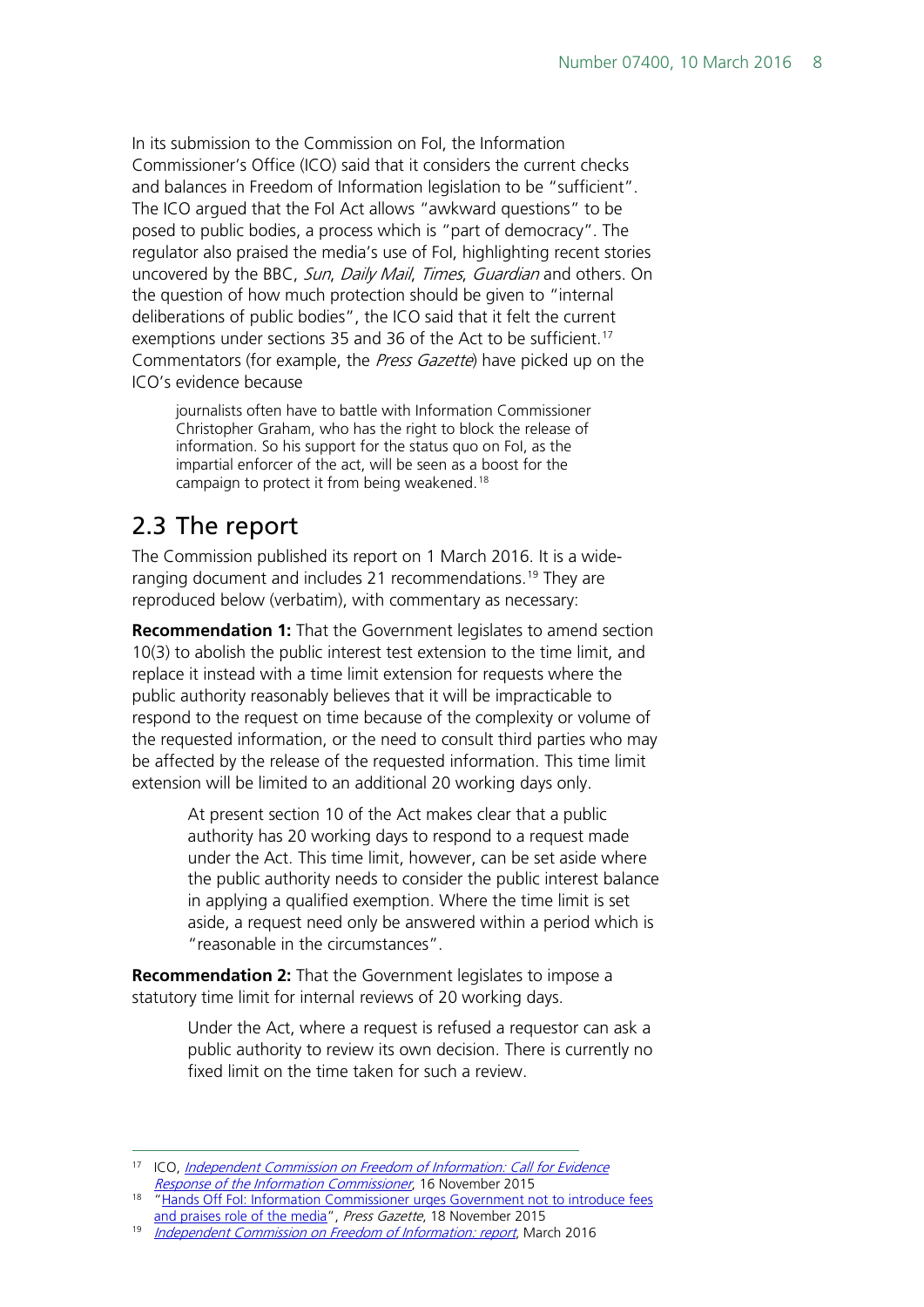**Recommendation 3:** That the Government legislates to make the offence at section 77 of the Act triable either-way.

> Section 77 of the Act makes it a summary offence to alter, deface, block, erase, destroy or conceal information after it has been requested under the Act with the intention of preventing its disclosure. The penalty is an unlimited fine. If it were an 'either-way' offence rather than a summary one, this would have the effect of removing the time limit for those seeking to bring a prosecution, and would also allow for a custodial sentence for particularly serious acts of destruction.

**Recommendation 4:** That the Government legislates to impose a requirement on all public authorities who are subject to the Act and employ 100 or more full time equivalent employees to publish statistics on their compliance under the Act. The publication of these statistics should be co-ordinated by a central body, such as a Department or the Information Commissioner.

**Recommendation 5:** That the Government legislates to impose a requirement on all public authorities who are subject to the Act and employ 100 or more full time equivalent employees to publish all requests and responses where they provide information to a requestor. This should be done as soon as the information is given out wherever practicable.

**Recommendation 6:** Public bodies should be required to publish in their annual statement of accounts a breakdown of the benefits in kind and expenses of senior employees by reference to clear categories.

**Recommendation 7:** The Government should give the Information Commissioner responsibility for monitoring and ensuring public authorities' compliance with their proactive publication obligations.

**Recommendation 8:** The Government should legislate to replace section 35(1)(a) with an exemption which will protect information which would disclose internal communications that relate to government policy.

> Section 35(1)(a) exempts from disclosure information relating to the formulation and development of Government policy.

**Recommendation 9:** The Government should legislate to expand section 35(1)(b) so that, as well as protecting inter-ministerial communications, it protects any information that relates to collective Cabinet decision-making, and repeal section 36(2)(a).

> Section 35(1)(b) exempts from disclosure information relating to ministerial communications.

**Recommendation 10:** The Government should legislate to amend section 35 to make clear that, in making a public interest determination under section 35(1)(a), the public interest in maintaining the exemption is not lessened merely because a decision has been taken in the matter.

> Most exemptions under the Act require the public authority to consider the public interest balance. Where the public interest in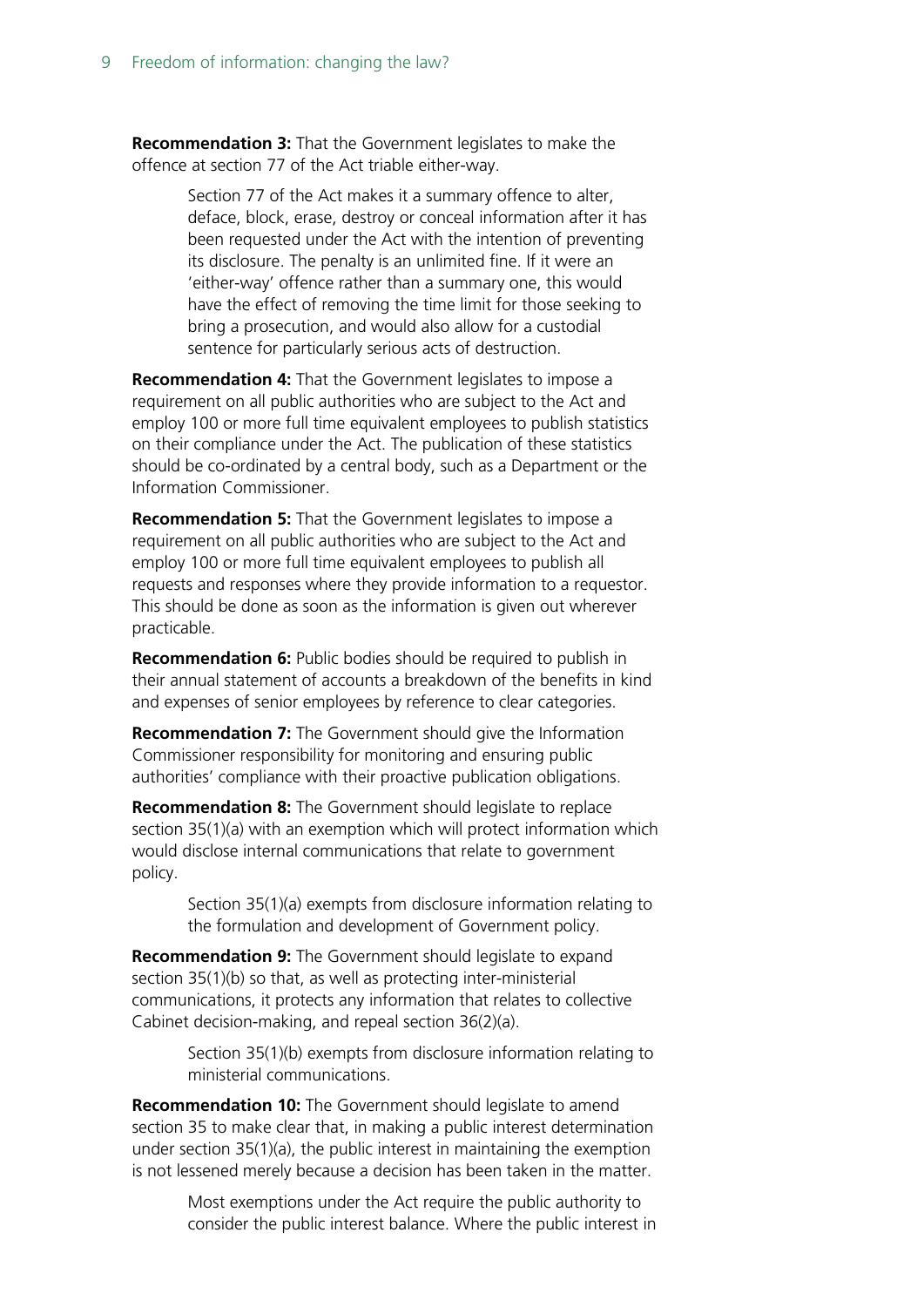releasing material subject to an exemption outweighs the public interest in withholding it, then the material cannot be withheld under that exemption.

**Recommendation 11:** The Government should legislate to amend section 35 to make clear that, in making a public interest determination under section 35, regard shall be had to the particular public interest in the maintenance of the convention of the collective responsibility of Ministers of the Crown, and the need for the free and frank exchange of views or advice for the purposes of deliberation.

**Recommendation 12:** The Government should legislate to amend section 36 to remove the requirement for the reasonable opinion of a qualified person.

> In addition to the public interest test, several exemptions require a 'prejudice' test to be satisfied before information can be withheld under that exemption. Section 36 requires a qualified person to provide a 'reasonable opinion' that release would be likely to prejudice the effective conduct of public affairs. If section 36 is involved then section 35 cannot be invoked.

**Recommendation 13:** The Government should legislate to put beyond doubt that it has the power to exercise a veto over the release of information under the Act.

> The veto powers are in section 53 of the Act. The Commission took the view that the language of section 53 reflected the will of Parliament that on reasonable grounds the executive should be able to override decisions made by the Information Commissioner, or, on appeal, by a tribunal or court. A majority of Supreme Court justices have taken a different view.

**Recommendation 14:** The Government should legislate to make clear that the power to veto is to be exercised where the accountable person takes a different view of the public interest in disclosure. This should include the ability of the accountable person to form their own opinions as to as to all the facts and circumstances of the case, including the nature and extent of any potential benefits, damage and risks arising out of the communication of the information, and of the requirements of the public interest.

**Recommendation 15:** The Government should legislate so that the executive veto is available only to overturn a decision of the Information Commissioner where the accountable person takes a different view of the public interest in disclosure. Where a veto is exercised, appeal rights would fall away and a challenge to the exercise of the veto would be by way of judicial review to the High Court. The Government should consider whether the amended veto should make clear that the fact that the Government could choose to appeal instead of issuing a veto will not be a relevant factor in determining the lawfulness of an exercise of the veto. Until legislation can be enacted, the Government should only exercise the veto to overturn a decision of the Information Commissioner.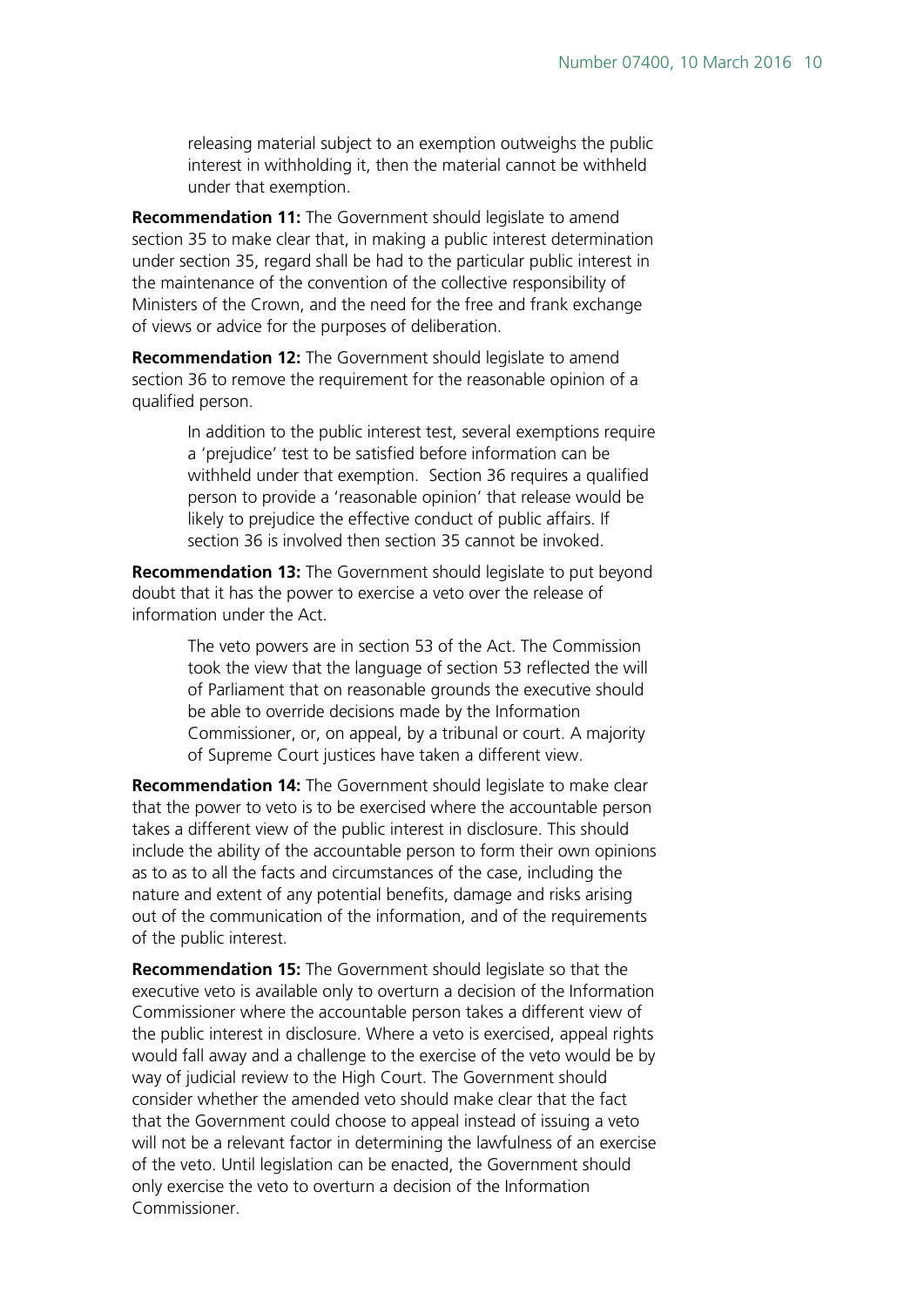**Recommendation 16:** The Government should legislate to allow the veto to also be exercised even where the Information Commissioner upholds a decision of a public authority. This would mean that the right of appeal would fall away and challenge would be instead by way of judicial review.

**Recommendation 17:** That the Government legislates to remove the right of appeal to the First-tier Tribunal against decisions of the Information Commissioner made in respect of the Act. Where someone remained dissatisfied with the Information Commissioner's decision, an appeal would still lie to the Upper Tribunal. The Upper Tribunal appeal is not intended to replicate the full-merits appeal that currently exists before the Information Commissioner and First-tier Tribunal, but is limited to a point of law.

> Currently, where the Information Commissioner upholds the decision of the public authority, the requestor can appeal to the First-tier (Information Rights) Tribunal. Where the Information Commissioner overturns the decision of the public authority, the public authority can appeal to the Tribunal. If an appeal is unsuccessful, then further appeals on points of law can be heard by the Upper Tribunal, the Court of Appeal, and ultimately the Supreme Court.

**Recommendation 18:** That the Government legislates to clarify section 11(1)(a) and (c) of the Act so that it is clear that requestors can request information, or a digest or summary of information, be provided in a hard copy printed form, an electronic form, or orally. Where a requestor specifies a specific electronic document format, that request should be granted if the public authority already holds the information in that format, or if it can readily convert it into that format. Where the information requested is a dataset, the requirements at section 11(1A) will apply. The legislation should make clear that the obligations on public authorities to provide information in a particular format extend no further than this.

> Section 11 allows a requestor to specify the form in which they would prefer requested information to be provided. Public authorities are required to give effect to a requestor's preference so far as reasonably practicable.

**Recommendation 19:** That the Government reviews section 45 of the Act to ensure that the range of issues on which guidance can be offered to public authorities under the Code is adequate. The Government should also review and update the Code to take account of the ten years of operation of the Act's information access scheme.

> The Code of Practice<sup>[20](#page-10-0)</sup> under section 45 allows Ministers to set out the practice that they consider desirable for public

<span id="page-10-0"></span><sup>&</sup>lt;sup>20</sup> Secretary of State for Constitutional Affairs, *Code of Practice on the discharge of* [public authorities' functions under Part 1 of the Freedom of Information Act 2000](https://www.gov.uk/government/uploads/system/uploads/attachment_data/file/235286/0033.pdf), HC 33, December 2004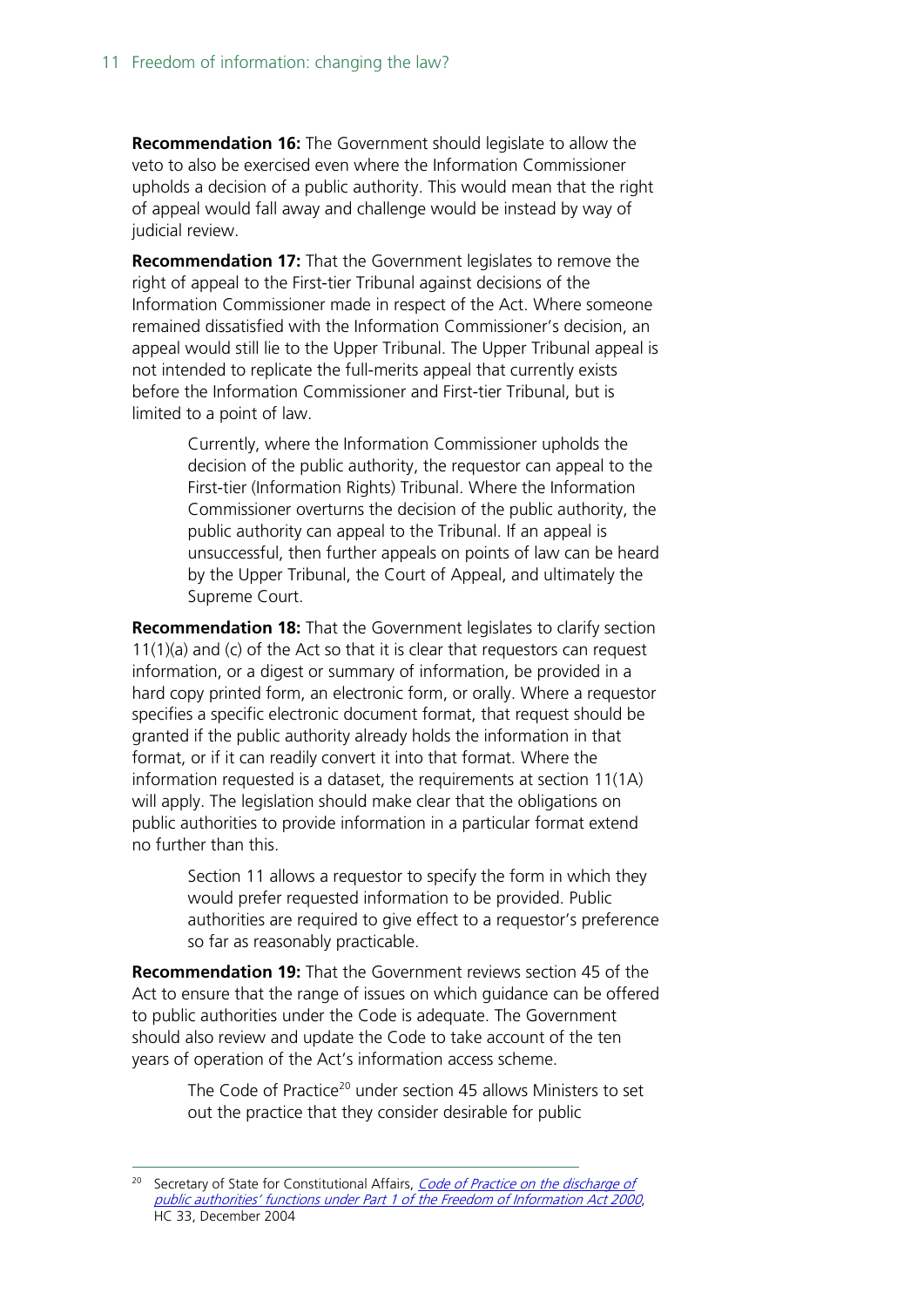authorities to follow in discharging their obligations under Part 1 of the Act.

**Recommendation 20:** That the Government provides guidance, in a revised Code of Practice issued under section 45, encouraging public authorities to use section 14(1) in appropriate cases.

> Section 14(1) of the Act allows a public authority to refuse to respond to a request if it is "vexatious". The word "vexatious" is not defined in the Act.

**Recommendation 21:** That the Government reviews whether the amount of funding provided to the Information Commissioner for delivering his functions under the Act is adequate, taking into account the recommendations in this report and the wider circumstances.

In addition to making recommendations, the Commission expressed views on several other topics that had come to its attention. The first was whether the Act should be extended to bodies not previously covered:

Here we express our opinion that the Act should be extended to those who are providing public services under contract. We suggest this should be done by treating information about the performance of the contract as being held on behalf of the contracting public authority, although we think this should be limited to new contracts only, and only those contracts where the annual value is £5m or greater. We also express our opinion that there is no convincing evidence for the exclusion of universities and higher education institutions from the scope of the Act. (p12)

At present, the Act provides exemptions for requests which exceed the 'appropriate limit' (or 'cost limit'). The cost limit is specified in regulations and is set at £600 for central Government departments, and £450 for other public authorities. The cost limit was originally based on the limit set by the Treasury for refusing to answer a parliamentary question on grounds of "disproportionate cost", but unlike the parliamentary figure, it has not been uprated at intervals since. The Commission considered the option that the cost limit should be increased in line with the disproportionate costs threshold, and that the costs of redaction related to absolute exemptions should be included as a permitted activity. However, they were unable to arrive at any recommendation based on the evidence they received.

#### <span id="page-11-0"></span>2.4 The Government response

On the day the Commission reported, the Government responded by way of Written Statements in both Houses.<sup>[21](#page-11-1)</sup> The Government commended the report for presenting a "balanced set of measures". They also offered "preliminary views" on some of its recommendations.

Section 9 of the Act allows (by regulations) a fee to be set for answering requests. It was the original intention of the then Labour Government that a small charge would be set. In the event, no charges were

<span id="page-11-1"></span><sup>&</sup>lt;sup>21</sup> Open and transparent government: [Written Statement](http://www.parliament.uk/business/publications/written-questions-answers-statements/written-statement/Commons/2016-03-01/HCWS566/) by Matthew Hancock, HCWS566, 1 March 2016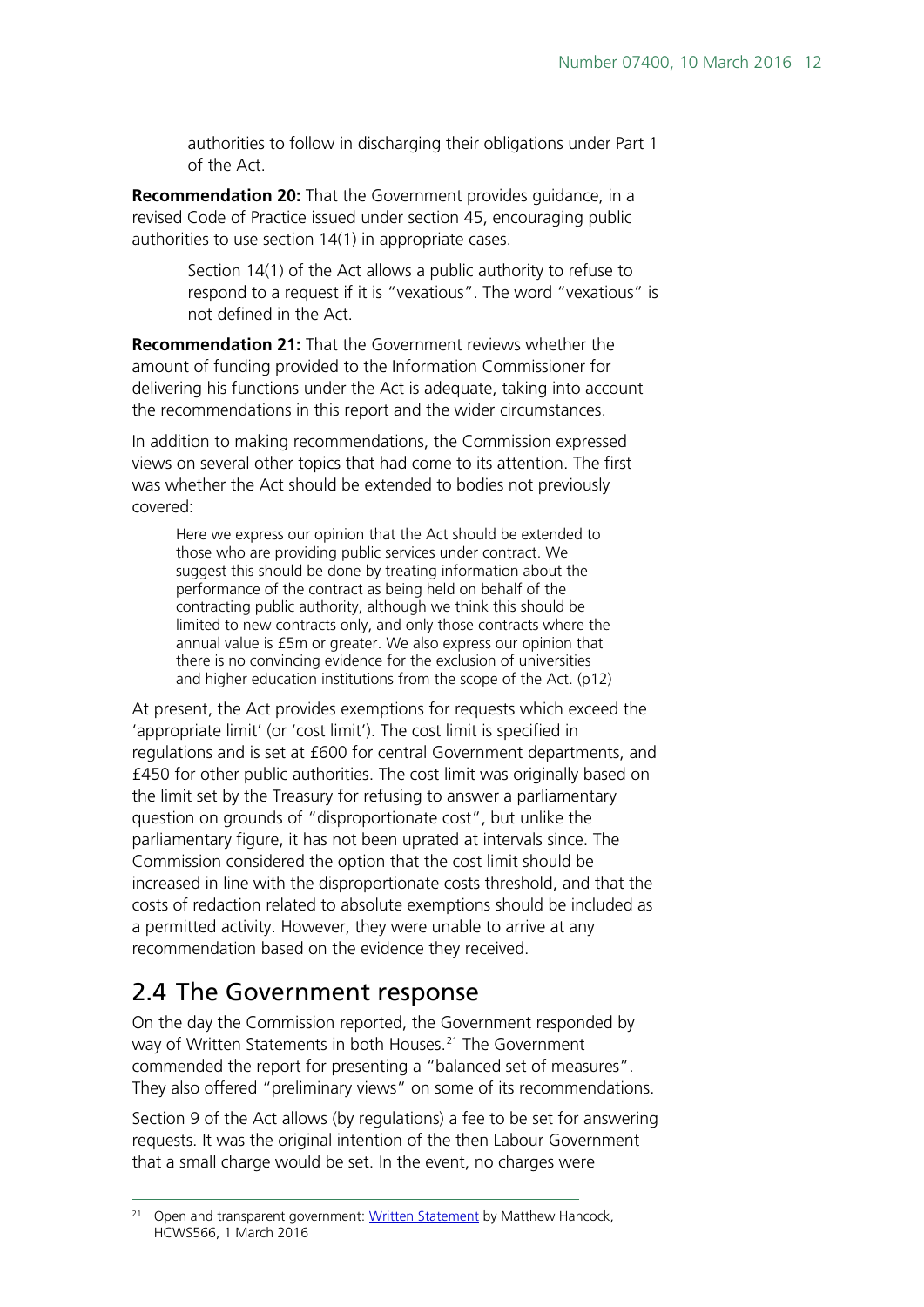introduced other than to cover "disbursement costs" (e.g. for copying or postage). The Commission concluded that it was not appropriate to impose a request fee (p46). The Government agreed.

On the Cabinet veto, the Government acknowledged the Commission's calls for a narrower and more limited veto provision:

In line with the Commission's thinking, the Government will in future only deploy the veto after an Information Commissioner decision. On the basis that this approach proves effective, we will not bring forward legislation at this stage.

The Government agreed to review the operation of section 45 "to ensure that the range of issues on which guidance can be offered to public authorities under the Code of Practice is sufficient and up to date."

On the publication of statistics on the operation of the Act, the Government undertook to "issue guidance in the revised Section 45 Code of Practice to set a standard that public authorities with 100 full time equivalent employees or more should publish such information".

On 'vexatious' requests, the Government agreed with the recommendation for "improved guidance, via a revised Code of Practice, to allow public authorities to use section 14(1) in the rare cases where it is necessary and appropriate."

On the call for greater transparency on pay and perks of senior staff, the Government said:

The default position should be that such information from all public bodies is published; that the public should not have to resort to making Freedom of Information requests to obtain it, and data protection rules should not be used as an excuse to hide the taxpayer-funded payments to such senior public sector executives. We will now consider what additional steps should be taken to address any gaps in published information, and in particular in relation to expenses and benefits in kind as recommended, including more broadly than at present.

There was a promise to "carefully consider" the Commission's other recommendations. Although the word "legislate" appears in 16 of the Commission's 21 recommendations, the Government is evidently not persuaded that acting upon the recommendations would necessarily require legislative change. For example, recommendation 4 (on the publication of statistics) is framed by the Commission as a call for legislation but the Government has responded that it will issue revised guidance to achieve the same end. A remark was attributed to Matthew Hancock, the Cabinet Office Minister, and reported in the press: "We will not make any legal changes to FoI". This has provided some comfort to campaigners who feared that the Government was planning statutory changes to limit the scope of Fol.<sup>22</sup>

<span id="page-12-0"></span><sup>&</sup>lt;sup>22</sup> ["Review decides not to change Freedom of Information Act"](http://www.theguardian.com/politics/2016/mar/01/freedom-of-information-review-decides-no-legal-changes-to-act), *Guardian*, 1 March 2016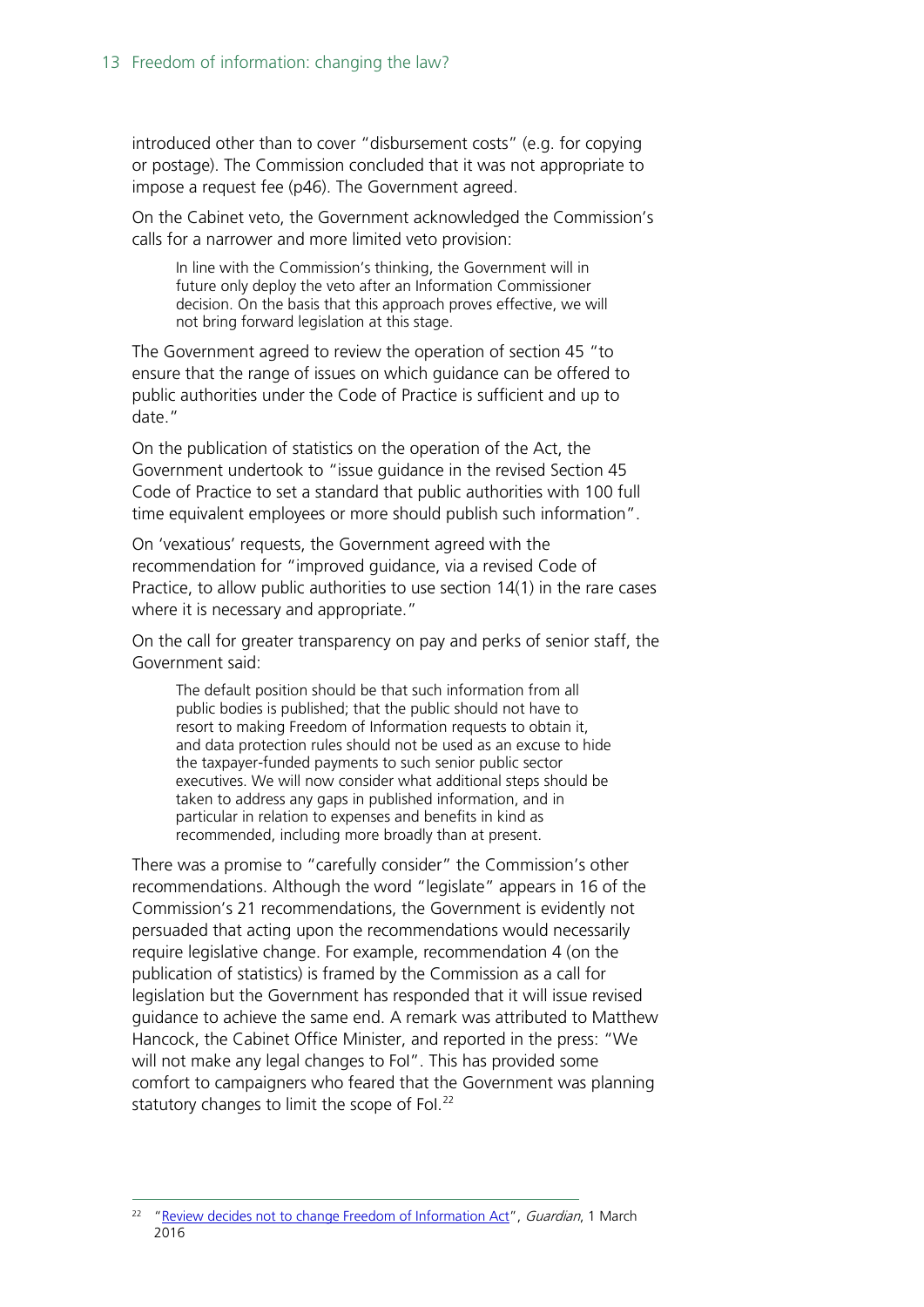### <span id="page-13-0"></span>3. The Labour Party review

The Labour Party announced in November 2015 that it would set up its own review of the Freedom of Information Act in an attempt to head off what the party saw as a move by the Government to "dilute" the Act.<sup>[23](#page-13-1)</sup> Labour's Review will seek to answer two main questions, neither of which – in the Party's view – have been asked by the Independent Commission:

1. How effective has the Act been in achieving its stated aims?

2. How can it be strengthened and extended in the interests of open, transparent and accountable government?

There was a call for evidence which ran from 8 December 2015 to 15 January 2016. The Party has also held several public evidence sessions, co-chaired by Deputy Leader Tom Watson and Shadow Minister Louise Haigh. Transcripts have not yet been published but there were updates on **Twitter** and some press coverage.<sup>[24](#page-13-2)</sup> According to the [review page](http://www.labour.org.uk/pages/labours-foi-review) on the Labour website, the publication date for their report is yet to be confirmed.

<span id="page-13-1"></span><sup>&</sup>lt;sup>23</sup> "Freedom of Information Act: Labour to set up own review in attempt to head off [Government move to dilute public's right to know"](http://www.independent.co.uk/news/uk/politics/freedom-of-information-act-labour-to-set-up-own-review-in-attempt-to-head-off-government-move-to-a6741121.html), Independent, 19 November 2015

<span id="page-13-2"></span><sup>&</sup>lt;sup>24</sup> E.g. "Government's Fol Commission 'a rigged jury,' says Lib Dem peer", Guardian, 20 January 2016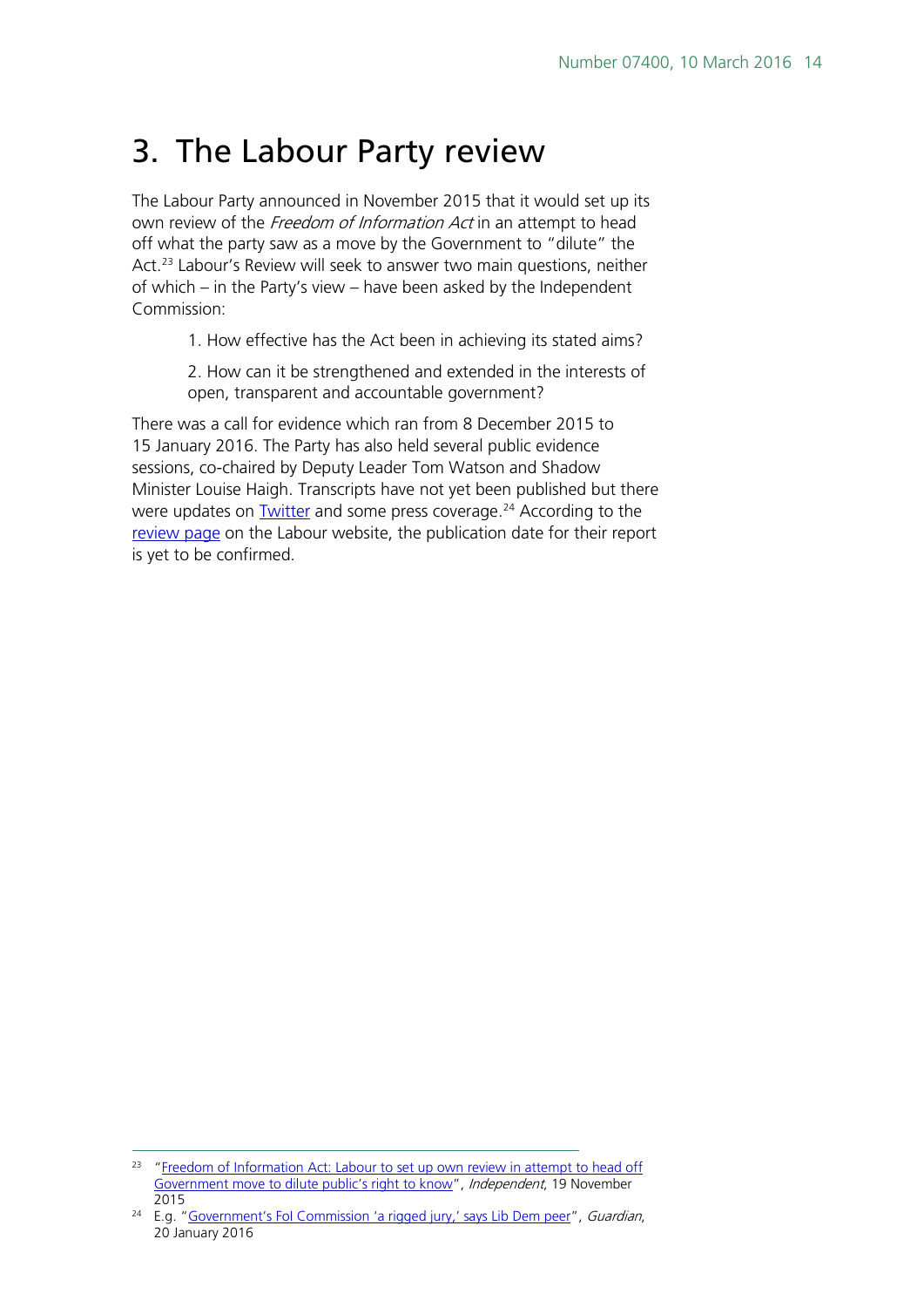# <span id="page-14-0"></span>4. Charges

### <span id="page-14-1"></span>4.1 Flat fees

There is provision in the primary legislation for fees to be charged for initial requests made under the Act to public authorities (as they may be for data subject access requests). In the event, a later decision was made by Government not to introduce charging regulations, though the power remains on the statute book.

Under the current regime, public bodies can, where appropriate, charge disbursements for providing information to applicants. This might include photocopying and postage costs. In practice, few public bodies have used fees in supplying information. However, where the costs of responding are above £600 for central government, and above £450 for other public authorities, the public authority has discretion to refuse the request.<sup>25</sup>

While the Commission rejected any possible fee structure, there are precedents in other countries. Germany usually charges €50 (£37) to €100 per request, although this can be as high as €500. New Zealand levies \$38 (£16) for each 30 minutes spent collating information after the first hour. In Ireland, when a €15 application fee was introduced, it resulted – reportedly – in the number of requests falling by 75 per cent.[26](#page-14-3)

In a survey of civil servants, around half of those who replied said that they would support charging for FoI releases. Some respondents drew a distinction between the use of the Act by journalists and members of the wider public, and suggested that charges should be limited to the former<sup>[27](#page-14-4)</sup>

The ICO's submission to the FoI Commission was sceptical:

The [Information] Commissioner is concerned that a flat fee would be a disproportionate measure because of its deterrent effect on a wide range of requests and requesters. It is worth noting that a flat fee of £10 (the same as for a subject access request under the Data Protection Act) would not enable public authorities to recover costs. It should also be recognised that charging a fee in itself creates an administrative burden, which is one reason why public authorities do not usually do it; the Constitution Unit found in 2010 that 62% of authorities they surveyed never quoted a fee for answering a request.

The Information Commissioner did, however, accept that "it could be reasonable to review and research" the "appropriate" limit in the fees regulations, saying that this "would be the most proportionate step to reduce the impact" of FoI on public authorities.<sup>[28](#page-14-5)</sup> (The current limit in

<span id="page-14-2"></span><sup>&</sup>lt;sup>25</sup> HC Library Briefing Paper 4169, Fees for Fol requests

<span id="page-14-3"></span><sup>&</sup>lt;sup>26</sup> "Public could have to pay £100 to make Freedom of Information Requests under [right-to-know crackdown"](http://www.independent.co.uk/news/uk/politics/public-could-have-to-pay-100-to-make-freedom-of-information-requests-under-right-to-know-crackdown-a6688581.html), *Independent*, 9 October 2015

<span id="page-14-4"></span><sup>&</sup>lt;sup>27</sup> "Freedom of Information: Civil servants would support charging for requests, CSW [study finds"](https://www.civilserviceworld.com/articles/analysis/freedom-information-civil-servants-would-support-charging-requests-csw-study-finds), Civil Service World, 2 November 2015

<span id="page-14-5"></span><sup>&</sup>lt;sup>28</sup> ICO, *Independent Commission on Freedom of Information: Call for Evidence* [Response of the Information Commissioner](https://ico.org.uk/media/about-the-ico/consultation-responses/2015/1560175/ico-response-independent-commission-on-freedom-of-information.pdf), 16 November 2015, paras 65, 68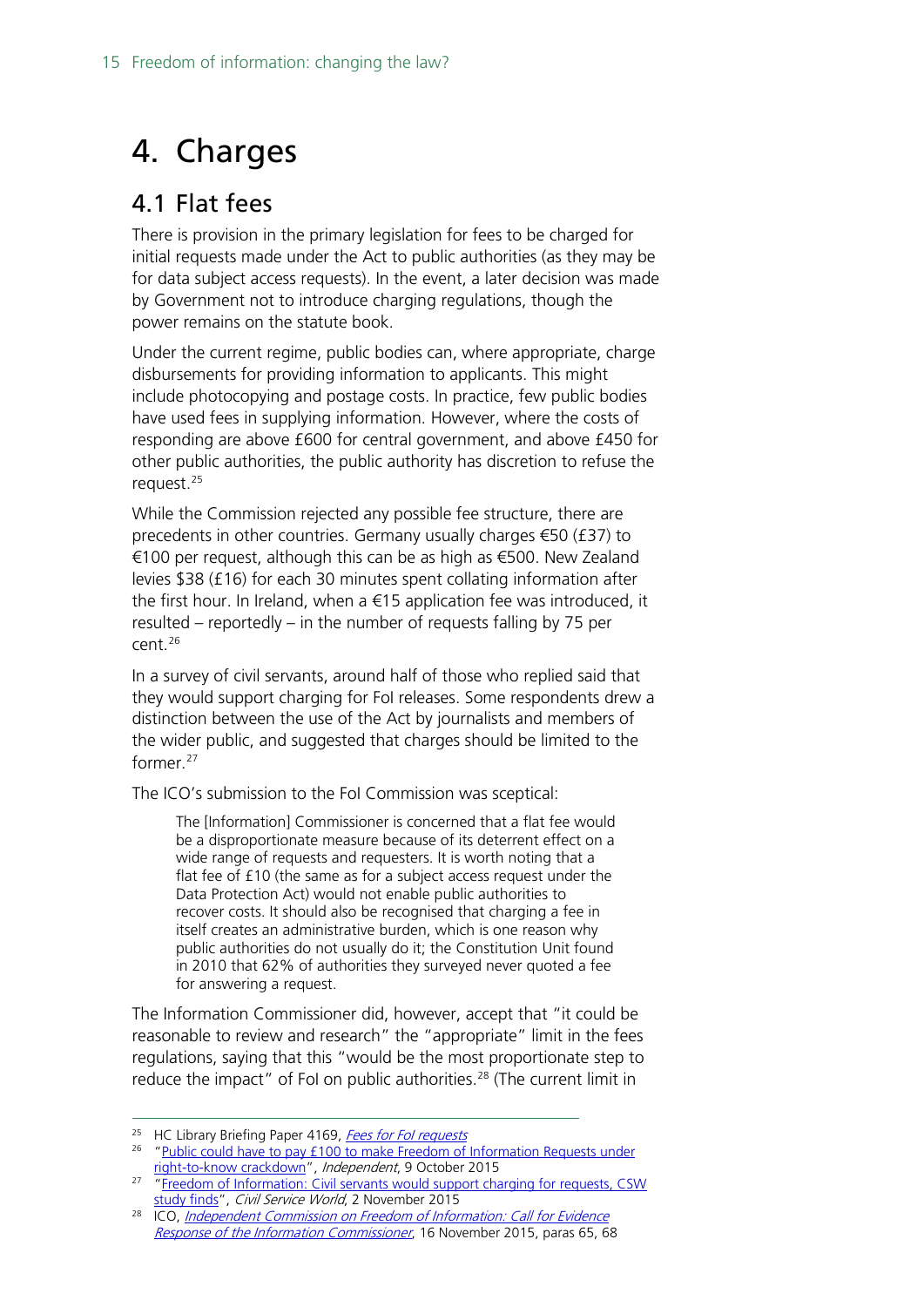the regulations of £600 for central government was based on the threshold for parliamentary questions.)

### <span id="page-15-0"></span>4.2 Fees for appeals

Another area that has attracted attention recently is the charging of fees for appeals. Essentially, if someone makes an FoI application and it is refused, or is not answered to their satisfaction, they have a right of appeal to the Information Commissioner. If the Commissioner finds in favour of the organisation holding the information, the individual has a further right of appeal to the First–tier Tribunal in the General Regulatory Chamber.<sup>[29](#page-15-1)</sup> Currently, there are no charges for proceedings in this Chamber (except for appeals in relation to gambling licences). The Ministry of Justice conducted a public consultation (closing date: 15 September 2015) in which they floated a proposal to introduce fees for all proceedings in this Chamber. The document explains:

126… We have proposed one fee for an appeal decision on the papers and one fee for an oral hearing. Our proposal is to charge a fee of £100 to issue proceedings, which would entitle the claimant to a decision based on a review of the papers. The claimant may alternatively elect for an oral hearing, in which case a further fee of £500 would be payable.<sup>[30](#page-15-2)</sup>

The public were invited to respond to these two questions:

Question 14: Do you agree with the proposed fees for all proceedings in the General Regulatory Chamber: specifically £100 to start proceedings with a determination on the papers; and a further fee of £500 for a hearing? Please give reasons.

Question 15: Are there any proceedings in the General Regulatory Chamber that should be exempt from fees? Please give reasons.

The overall context of the consultation was the need "to look again at the balance between what users pay towards the overall cost of the court and tribunal service as compared with the financial burden that falls on the taxpayer" (para 12).

The Campaign for Freedom of Information argued that introducing fees would dramatically reduce the number of FoI appeals and thus potentially reduce the accountability of public bodies.<sup>[31](#page-15-3)</sup>

In its response to the consultation in December 2015, the Government announced that it would defer any decision on whether to introduce a fee for bringing an appeal against a decision of the Information Commissioner until the Independent Commission on Freedom of Information reported.[32](#page-15-4)

<span id="page-15-1"></span><sup>&</sup>lt;sup>29</sup> See section 3 of Commons Library Briefing Paper on *Freedom of information* **[requests](http://researchbriefings.intranet.parliament.uk/ResearchBriefing/Summary/SN02950)** 

<span id="page-15-2"></span><sup>&</sup>lt;sup>30</sup> Ministry of Justice, *Court and Tribunal Fees: The Government response to* [consultation on enhanced fees for divorce proceedings, possession claims, and](https://consult.justice.gov.uk/digital-communications/further-fees-proposal-consultation/supporting_documents/Government%20response%20to%20consultation%20on%20enhanced%20fees%20and%20consultation%20on%20further%20fees%20proposals%20web.pdf)  [general applications in civil proceedings and Consultation on further fees proposals](https://consult.justice.gov.uk/digital-communications/further-fees-proposal-consultation/supporting_documents/Government%20response%20to%20consultation%20on%20enhanced%20fees%20and%20consultation%20on%20further%20fees%20proposals%20web.pdf), August 2015, paras 124-7

<span id="page-15-4"></span><span id="page-15-3"></span><sup>&</sup>lt;sup>31</sup> CfFOI, [Fees for FOI appeals](https://www.cfoi.org.uk/2015/07/fees-for-foi-appeals/), 30 July 2015

<sup>32</sup> [Written Statement HCWS438,](http://www.parliament.uk/business/publications/written-questions-answers-statements/written-statement/Commons/2015-12-17/HCWS438/)17 December 2015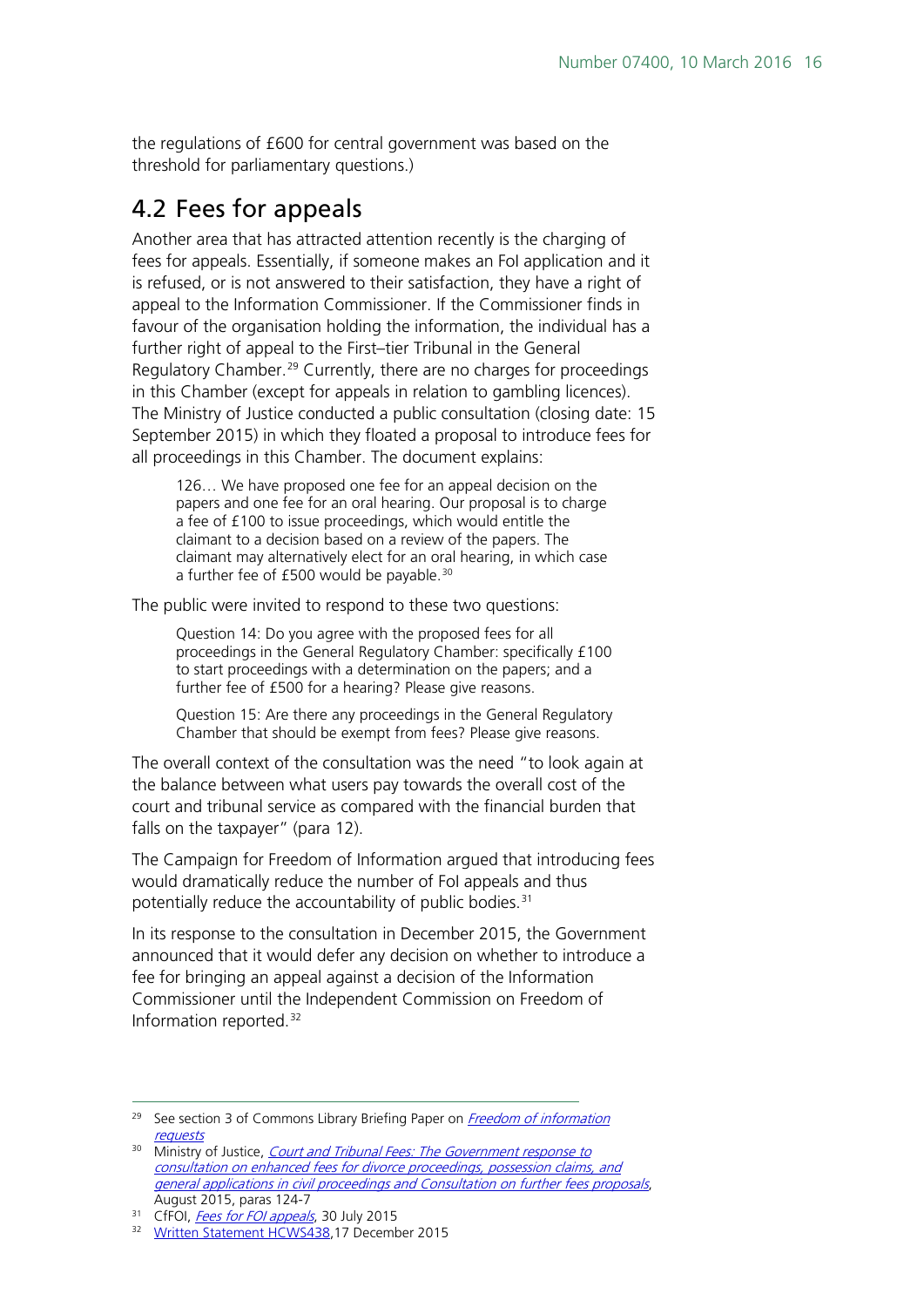### <span id="page-16-0"></span>5. Scotland

Freedom of information is a devolved area. The Freedom of Information Act 2000 covers UK-wide public authorities based in Scotland and those based outside Scotland which operate within the country, such as the BBC and the Ministry of Defence. However, Scotland also has its own freedom of information legislation which applies to Scotland-only public bodies, the [Freedom of Information \(Scotland\) Act 2002](http://www.legislation.gov.uk/asp/2002/13/contents) (FOISA, an Act of the Scottish Parliament in force from 2005).<sup>[33](#page-16-1)</sup> Under the 2002 Act, "Scottish public authority" means any body (or other person or officeholder) which is listed in schedule 1, designated by order under section 5(1), or which is a publicly-owned company as defined by section 6.

The legislation is not identical, but the differences between the 2000 and 2002 Acts are generally minor. The Scottish Act, which some have seen as more robust, is enforced and promoted by the **Scottish** [Information Commissioner](http://www.itspublicknowledge.info/home/ScottishInformationCommissioner.aspx) (SIC), whose website contains further information. One useful document on the SIC website sets out, in tabular form, the differences between the UK and Scottish Acts.<sup>[34](#page-16-2)</sup>

The Independent Commission on Freedom of Information is reviewing the 2000 Act (the UK-wide legislation). Its remit does not extend to Acts of the Scottish Parliament. There is no parallel exercise taking place in Scotland and the Scottish Government did not make a submission to the Commission. Indeed, the direction of travel in Scotland appears rather different. Earlier this year, the Scottish Government ran a public consultation on whether the Scottish Act should be *extended* in scope to cover bodies that carry out functions of a public nature or which provide, under a contract with a Scottish public authority, a service which is a function of that authority. This could be done by making an order under section 5 of the Freedom of Information (Scotland) Act 2002.<sup>[35](#page-16-3)</sup> Indeed, an order extending coverage of FOISA has recently been laid before the Scottish Parliament and, subject to Parliamentary process, will come into effect on 1 September 2016. The order extends Fol to a range of organisations – including private prison contractors.  $36$ 

[Scottish Public Authorities\) Order 2016](http://www.legislation.gov.uk/sdsi/2016/9780111030899/contents)

<sup>&</sup>lt;sup>33</sup> Slightly amended by the Freedom of Information (Scotland) (Amendment) Act 2013

<span id="page-16-3"></span><span id="page-16-2"></span><span id="page-16-1"></span><sup>34</sup> Scottish Information Commissioner, [FOISA and FOIA: comparative table](http://www.itspublicknowledge.info/Law/FOISA-EIRsGuidance/Briefings.aspx), 2015 <sup>35</sup> Scottish Government, *Consultation on further extension of coverage of the Freedom* 

<span id="page-16-4"></span>[of Information \(Scotland\) Act 2002](https://consult.scotland.gov.uk/freedom-of-information/foi-consultation/user_uploads/foi.pdf) to more organisations, June 2015 <sup>36</sup> [Draft Freedom of Information \(Scotland\) Act 2002 \(Designation of Persons as](http://www.legislation.gov.uk/sdsi/2016/9780111030899/contents)